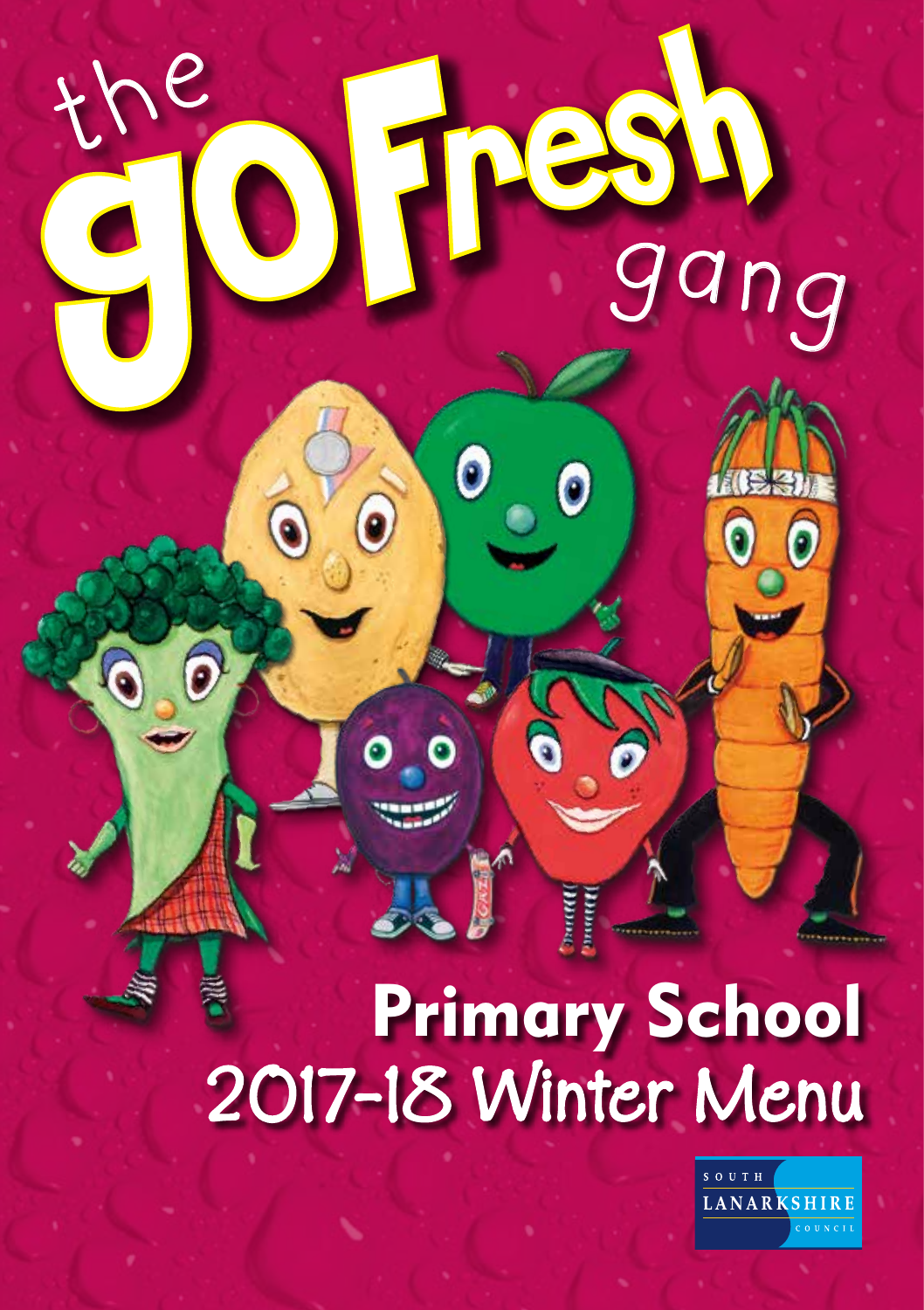## Dear Parent/Carer

From the 30th October 2017 we will be serving our Winter 2017-18 menu in your child's school.

Food provenance has been a focus for us and we are pleased to note that pupils, parents and carers are increasingly asking the origin of the foods we provide within school lunches.

The Primary Schools menu meets the Schools Health Promotion and Nutrition (Scotland) Act 2007 and The Nutritional Requirements for Food and Drink in Schools (Scotland) Regulations 2008.

### The price per meal is as follows:

- Free of charge for all pupils in primary 1, primary 2 and primary 3
- £1.60 for all pupils in primary 4, primary 5, primary 6 and primary 7

#### Below is an easy guide to which weekly menu is being served:

| Week 1 | 30/10' | 20/11 | 11/12 | 15/1 | 5/2  | 26/2 | 19/3 |
|--------|--------|-------|-------|------|------|------|------|
| Week 2 | 6/11   | 27/11 | 18/12 | 22/1 | 12/2 | 5/3  | 26/3 |
| Week 3 | 13/11  | 4/12  | 8/1   | 29/1 | 19/2 | 12/3 | 16/4 |

Your comments are very important to us and if you or your child have any suggestions regarding school lunches, we would be grateful to hear from you. Please contact us by e-mailing:  $\frac{1}{2}$  as  $\frac{1}{2}$  as  $\frac{1}{2}$  as  $\frac{1}{2}$  as  $\frac{1}{2}$  as  $\frac{1}{2}$  as  $\frac{1}{2}$  as  $\frac{1}{2}$  as  $\frac{1}{2}$  as  $\frac{1}{2}$  as  $\frac{1}{2}$  as  $\frac{1}{2}$  as  $\frac{1}{2}$  as  $\frac{1}{2}$  as  $\frac{1}{2$ 

South Lanarkshire do not use any nuts, peanuts or sesame seeds in any dishes. Some ingredients may contain traces of these if they are produced in premises where these are present.

If your child has any special dietary needs, food allergies or intolerances, please contact the cook in charge at your child's school.

Further information is available on South Lanarkshire Council's website www.southlanarkshire.gov.uk/school\_lunches

ga ng

Yours sincerely.

Alistair McKinnon Head of Facilities, Waste and Grounds Services

th <sup>e</sup>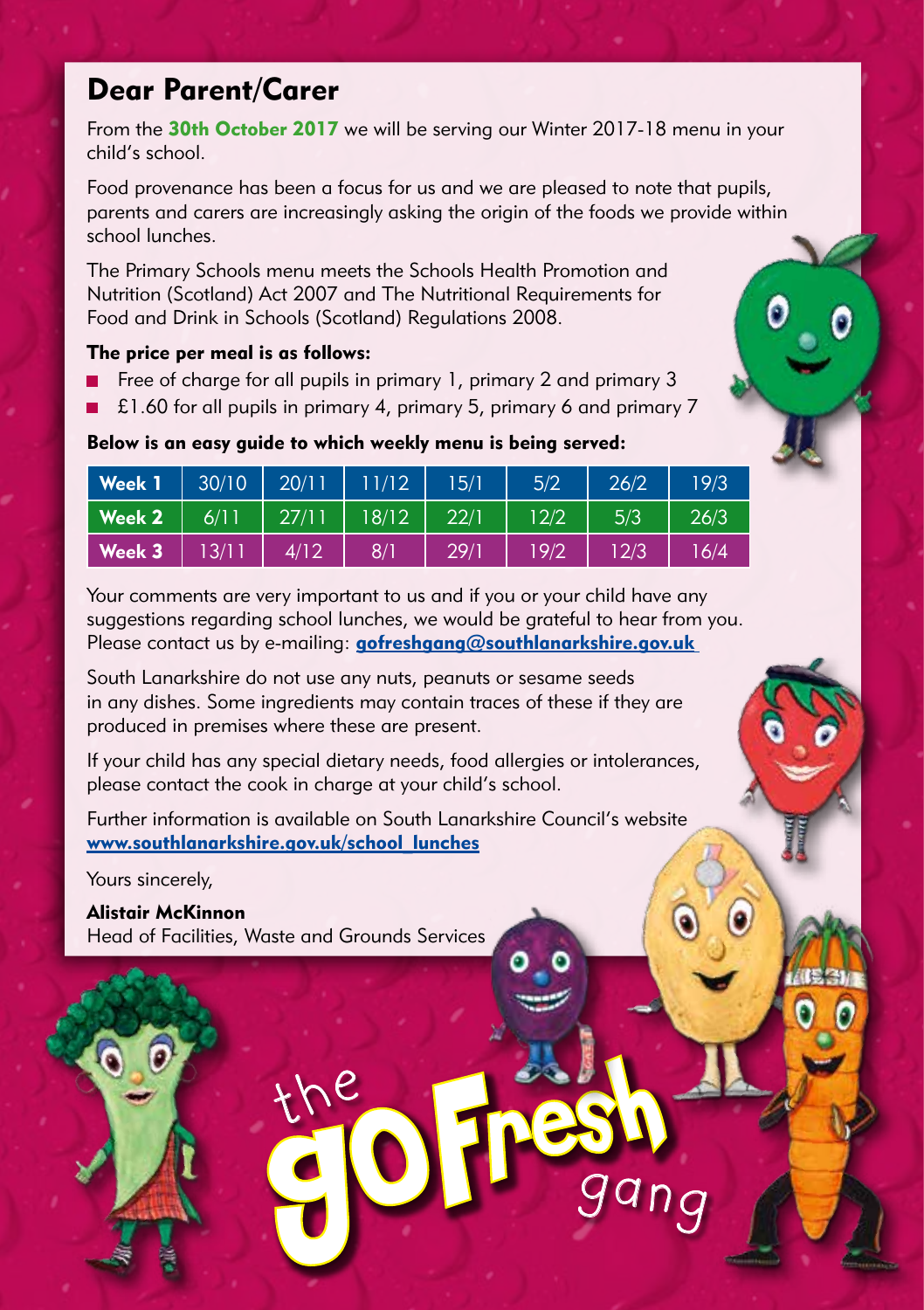## Three week menu – Winter 2017-18

| <b>Week one</b>   | <b>Monday</b>                                                               | <b>Tuesday</b>                                                                   | Wednesday                                                                              | <b>Thursday</b>                                                          | <b>Friday</b>                                                                 |
|-------------------|-----------------------------------------------------------------------------|----------------------------------------------------------------------------------|----------------------------------------------------------------------------------------|--------------------------------------------------------------------------|-------------------------------------------------------------------------------|
| Soups             | Lentil soup (v)<br>with bread                                               | Potato and leek<br>soup $(v)$ with<br>bread                                      | Vegetable soup<br>(v) with bread                                                       | Chicken noodle<br>soup $#$ with<br>bread                                 | Tomato soup (v)<br>with bread                                                 |
| Fruit pot         | Fruit pot                                                                   | Fruit pot                                                                        | Fruit pot                                                                              | Fruit pot                                                                | Fruit pot                                                                     |
| <b>Blue meal</b>  | Chicken curry<br>with boiled rice                                           | Savoury mince<br>with potatoes                                                   | Chicken in gravy<br>with Yorkshire<br>pudding and<br>potatoes                          | Beef casserole<br>with mashed<br>potatoes                                | Fish fingers<br>with chips                                                    |
| <b>Red meal</b>   | Penne pasta<br>arrabiata (v)                                                | Cheese and<br>tomato pizza with<br>coleslaw (v)                                  | Spaghetti<br>Bolognaise with<br>garlic bread #                                         | Ouorn dippers<br>with mashed<br>potatoes (v)                             | Baked potato<br>with tuna<br>mayonnaise or<br>baked beans (v)                 |
| Veg of<br>the day | Carrots and<br>peas (v)                                                     | Sweetcorn (v)                                                                    | Broccoli (v)                                                                           | Peas $(v)$                                                               | Beetroot (v)                                                                  |
| Combo<br>meal     | Half tuna wrap,<br>half cheese<br>sandwich and<br>small tomato<br>pasta pot | Half ham<br>baguette, small<br>tuna pasta pot<br>and cucumber<br>batons with dip | Small tomato<br>pasta pot, half<br>tuna mayonnaise<br>roll and half<br>turkey sandwich | Cheese pasta<br>pot, half ham<br>salad wrap,<br>carrot batons<br>and dip | Chicken salad<br>pot, half egg<br>mayonnaise roll<br>and half ham<br>sandwich |

| <b>Week two</b>   | <b>Monday</b>                                                               | <b>Tuesday</b>                                                                   | Wednesday                                                                              | <b>Thursday</b>                                                          | <b>Friday</b>                                                                 |
|-------------------|-----------------------------------------------------------------------------|----------------------------------------------------------------------------------|----------------------------------------------------------------------------------------|--------------------------------------------------------------------------|-------------------------------------------------------------------------------|
| Soups             | Vegetable soup<br>(v) with bread                                            | Chicken noodle<br>soup $#$ with<br>bread                                         | Lentil soup (v)<br>with bread                                                          | Tomato soup (v)<br>with bread                                            | Potato and leek<br>soup $(v)$ with<br>bread                                   |
| Fruit pot         | Fruit pot                                                                   | Fruit pot                                                                        | Fruit pot                                                                              | Fruit pot                                                                | Fruit pot                                                                     |
| <b>Blue meal</b>  | Chicken curry<br>with boiled rice                                           | Salmon and<br>sweet potato<br>crispy fishcake<br>with potatoes                   | Steak pie with<br>potatoes                                                             | Sausage in gravy<br>with mashed<br>potatoes $#$                          | Fish with chips                                                               |
| <b>Red meal</b>   | Penne pasta<br>arrabiata (v)                                                | Cheese and<br>tomato pizza with<br>coleslaw (v)                                  | Macaroni<br>cheese (v)                                                                 | Lasagne                                                                  | Baked potato<br>with tung<br>mayonnaise or<br>baked beans (v)                 |
| Veg of<br>the day | Peas $(v)$                                                                  | Sweetcorn (v)                                                                    | Broccoli (v)                                                                           | Peas $(v)$                                                               | Beetroot (v)                                                                  |
| Combo<br>meal     | Half tuna wrap,<br>half cheese<br>sandwich and<br>small tomato<br>pasta pot | Half ham<br>baguette, small<br>tuna pasta pot<br>and cucumber<br>batons with dip | Small tomato<br>pasta pot, half<br>tuna mayonnaise<br>roll and half<br>turkey sandwich | Cheese pasta<br>pot, half ham<br>salad wrap,<br>carrot batons<br>and dip | Chicken salad<br>pot, half egg<br>mayonnaise roll<br>and half ham<br>sandwich |

All lunches include a selection of bread including home baked, salad and fresh chilled water

# A vegetarian choice is available by pre-order

- *# Vegetarian option for chicken noodle soup is noodle soup*
- *# Vegetarian option for Spaghetti bolognaise is Quorn bolognaise*
- *# Vegetarian option for Sausage in gravy is Quorn sausage in gravy*